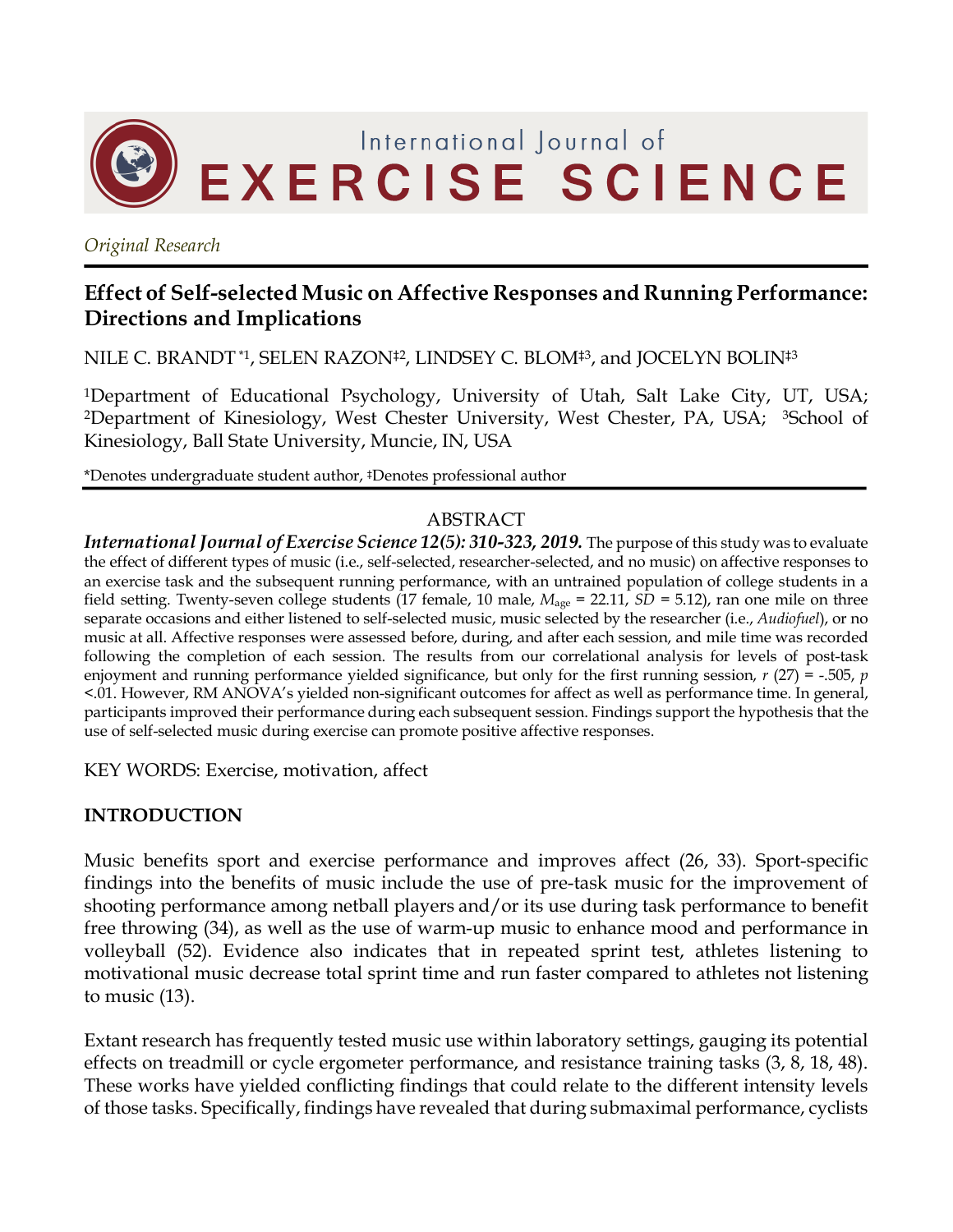that listened to faster music were able to increase distance, power, and pedal cadence (48). On the other hand, when music was provided to a group of well-trained cyclists in a *high* intensity task, no significant positive improvements in completion time, power output, average speed, and cadence were observed (8). Other studies have yielded to results, which suggest that performance to some tasks (i.e., squat jump explosiveness) improve with music while music does not seem to influence some others (i.e., squat jump, bench press) (3). To that end, most work into the effects of music has prescribed asynchronous/motivational (6, 46), and selfselected music (3) for optimal improvement in performance. While a majority of previous literature investigating the effects of music on affect and performance have used researcherselected or predetermined selections of music, the current study used true participant selected (i.e., self-selected) music. The rationale for this came from previous work that suggested that personal preference plays a vital role in maximizing the impact of music during the exercise experience (5). Furthermore, researchers have contended that previous familiarization with selfselected music and its resulting emotive qualities can generate greater benefits than music that is researcher-selected or somehow pre-determined (24). Consequently, recent research have largely used self-selected music during exercise tasks (1, 18, 36).

Of additional interest herein, researchers have also suggested that music can help improve affect (e.g., positive mood states, emotions, enjoyment, etc.) in sport and exercise (20, 34, 46). During submaximal or moderate workloads, music can be an effective way to divert one's attention from the unpleasantness that may be associated with the activity (26). Additionally, there has been investigation into the process of athletes selecting music in their sport preparation, in which selections are made to manipulate their emotional state (4). For instance, youth tennis players were observed to select music that would lead to improved mood, increase activation, and assist with visualization techniques to aid in their performances (4). Most relevant in the context to which this study was conceived is the use of music to induce arousal and positive feeling states, yet cope with negative physiological and psychological sensations within tasks of high intensity (22, 49). A potential mechanism for music to elucidate such effects is thought to occur from the motivational qualities—that is the rhythm response, musicality (which together form the musical qualities), cultural impact, and associations (the extra-musical qualities)—of the musical selections (21). However, due the heterogeneity of the musical selections of these studies, researchers are challenged to posit whether musical or extra-musical qualities are responsible for more positive affective responses (49).

Nevertheless, the presumed effects of music on exercise tasks of high intensity have been particularly inconsistent in regards to its potential to improve affective responses. To that end, in his effort-related model, Tenenbaum (49) suggested a potentially facilitative role of music as a dissociative (i.e., distracting) strategy, but only under low to moderate workloads. That is, when exercise loads are too intense, the ability to dissociate from the feelings of extreme fatigue and exhaustion is limited, regardless of the use of music or any other coping strategies.

Consistent with Tenenbaum's assertions, in his dual- mode theory, Ekkekakis (13) argued that exercisers typically derive pleasant affective responses up until or around the point of ventilatory threshold (VT)—the point at which ventilation begins to increase at a rate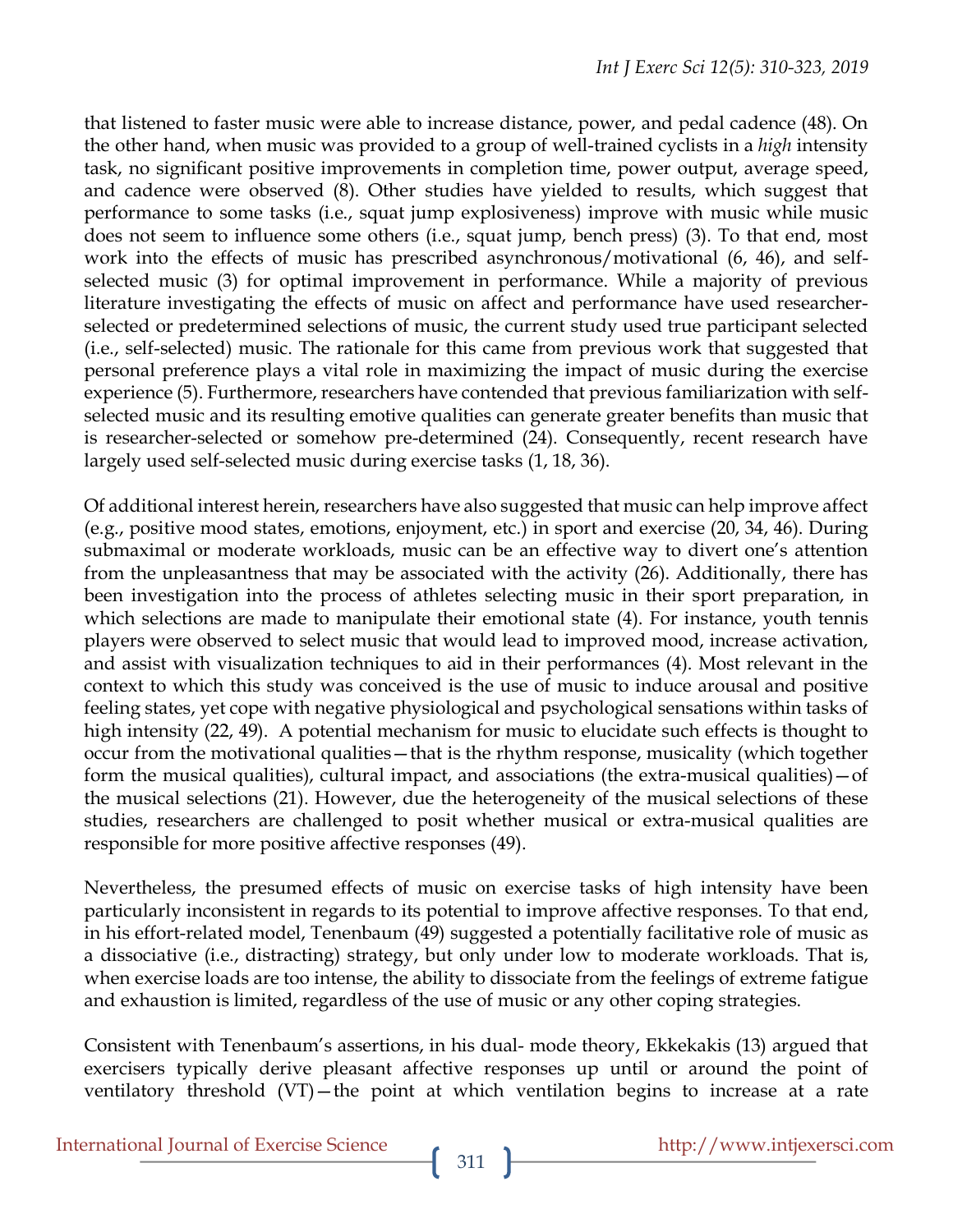disproportional to that of oxygen consumption, due to the need to expend excess carbon dioxide that is produced during anaerobic glycolysis (2). It is at this stage where exerciser's pleasure in activity diminishes, and the disruption to the body's homeostasis is brought into awareness (13). Thus, music would be of limited effectiveness beyond one's ventilatory threshold. Recent literature however has challenged these approaches and shown that under intense exercise loads, positive affect and performance gains could still be experienced with the use of music (20). For example, in the course of a challenging swimming trial, swimmers who listened to music were shown to report more positive mood states such as greater enjoyment, positive thoughts, and happiness and were able to complete the task faster relative to others who didn't listen to music (22). Others have also reported that exercisers listening to music and watching a video reported higher ratings of affective valence, perceived activation, and experienced greater post-exercise enjoyment scores below *and above* VT beyond (20).

The purpose of this study was to further test the effects of music use with regards to performance and affects in a running task. Specifically, within the present study, we focused on affect rather than mood and emotion, which are at times used interchangeably. To distinguish between these terms, we denote affect as a neurophysiological state consciously accessible as a simple primitive non-reflective feeling, most evident in mood and emotion but always available to consciousness (41). Pleasure and displeasure, tension and relaxation, energy and tiredness are all examples of core *affect,* and while these are constantly experienced, they vary by nature and intensity (10). In contrast, *emotions* are more immediate responses to certain stimuli, which are categorized by a fairly brief time frame but higher intensity (12). Researchers have also elaborated on the term emotion by listing the concurrent factors of a common emotional situation (10): a) core affect, b) overt behavior congruent with the emotion (e.g., a smile or a facial expression of fear), c) attention directed toward the eliciting stimulus, d) cognitive appraisal of the genesis of the episode to the stimulus, f) the experience of the particular emotion, and g) neural (peripheral and central) and endocrine changes consistent with the particular emotion. Definitions of *mood* vary, but generally speaking, mood can be seen as "a set of feelings, ephemeral in nature, varying in intensity and duration, and usually involving more than one emotion" (28). To this definition, others have also added that moods last longer and are less intense than emotions, and typically lack a specific origin (10, 12). In the light of extant research, for one, bearing in mind the frequent use of laboratory settings for studies that investigated the potentials of music within exercise settings, the current study took place in a field setting i.e., a college running track. Furthermore, while most extant research into the effects of music have primarily included trained or elite athletes (8), the current study included a sample of untrained college students. Additionally, while more studies have focused on how music mediates either affective responses or outcome performance, in the current study we also aimed at identifying the type of music (i.e., self-selected music vs. researcher-selected music) to enable positive affective responses and optimal performance. Accordingly, we hypothesized that music use relative to no music would improve affects and performance. We also hypothesized that of the researcherselected music, self-selected music, and no music, self-selected music would facilitate performance and positive affect more optimally than other conditions.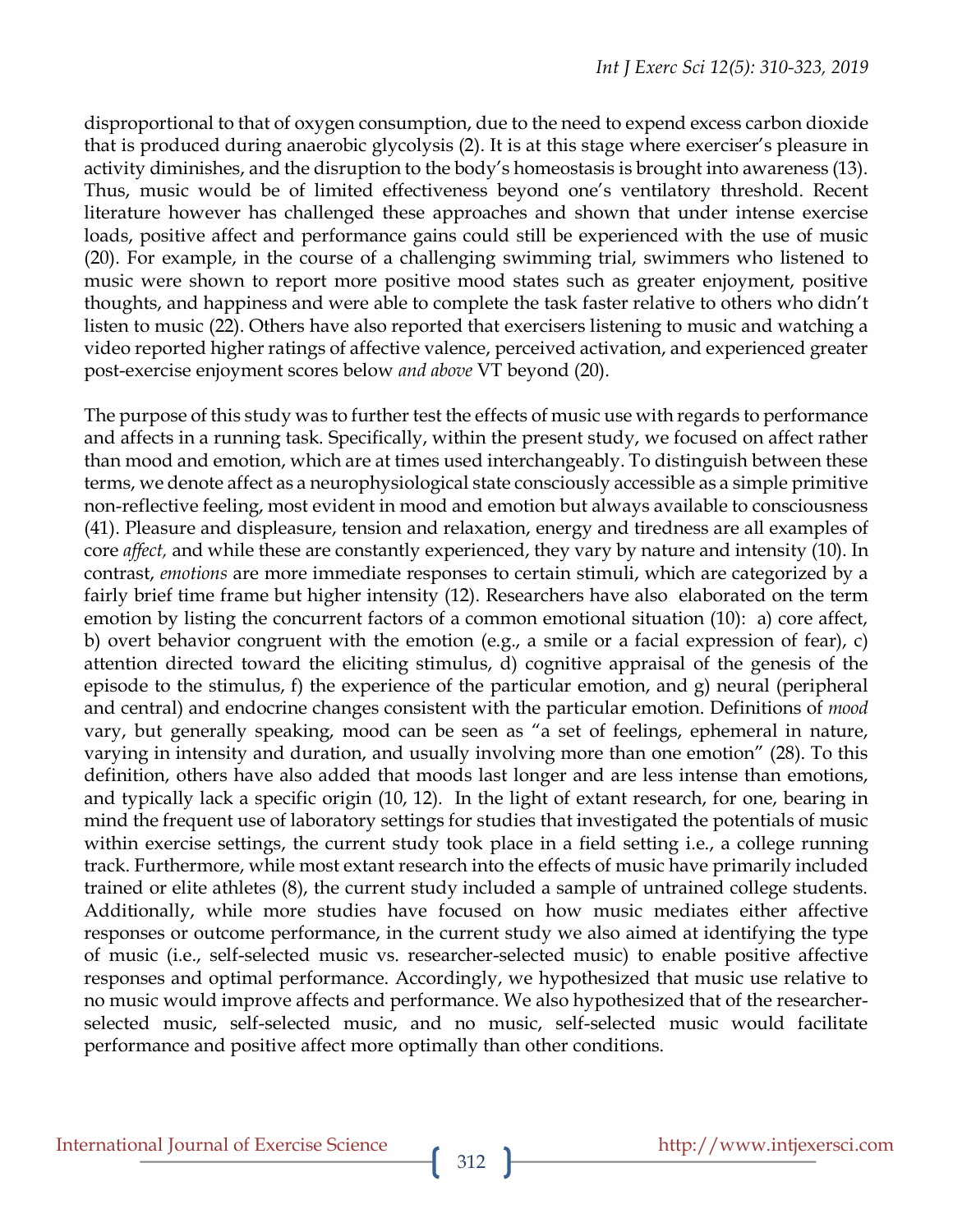# **METHODS**

## *Participants*

Power analysis: A power analysis was performed using G\*Power3 as means to establish an appropriate sample size. Based on a low to moderate predicted effect size (.2 to .5), an alpha level of 0.05, and power at .80 to protect beta at four times the level of alpha, the analysis indicated that between nine and forty-two participants would be necessary for inclusion in the study.

A convenience sample of 27 college-aged students (17 female, 10 male, *M*age = 22.11, *SD* = 5.12), from a mid-size Midwestern college participated in this study. Participants were recruited through campus e-mail. At the completion of the study, participants received a compensation in the form of a \$15 gift card for their participation. This sample size was selected in consideration of related research that used similar sample sizes (38, 39, 43). To be included in the study, participants must have adhered to low to moderate levels of activity (i.e., engaging in exercise no more than three days per week and at a vigorous intensity no more than two days per week over the last three months), and have access to an mp3 playing device with headphones. Participants with current injuries, cardiovascular disorder, and/or medical condition that would become apparent through completion of the Health History Form and Physical Activity Readiness Questionnaire were excluded from the study. Of the 27 participants, eight were freshmen, four were sophomores, six were juniors, four were seniors, and five were graduate students. A majority of participants were Caucasian/White (*N* =18), five were Latin American, two were African American, and two identified as being two or more races. Researcher's institutional review board has approved this study and no data collection occurred prior to this approval.

#### *Protocol*

Two 1/8-mile recreation center indoor track were used for testing. The second indoor track was used due to logistical constraints concerning the availability of the initial track. Both tracks were housed within the same university rec center thus had identical features. Also, no participant in this study had to change from one track to the other—that is, for each of the participants all of the three sessions were done at the same location. Performance (i.e., time to task completion) was assessed using a stopwatch. Measurement of time was rounded to the nearest second.

Demographic information: The demographic questionnaire gauged a number of sociodemographic variables including age, gender, major, year of study, number of times per week exercising, and intensity of exercise (i.e., low, moderate, high, or extreme).

Health history form: The questionnaire allowed participants to more openly indicate physical activity habits over the previous three months. It provided a qualitative account of what kinds of physical activity the participants are engaging in, as well as its intensity and duration. This was to make sure that participants were not too fit/well trained to be included in this study. Additional items allowed participants to indicate any past or present health concerns that may preclude them from participating.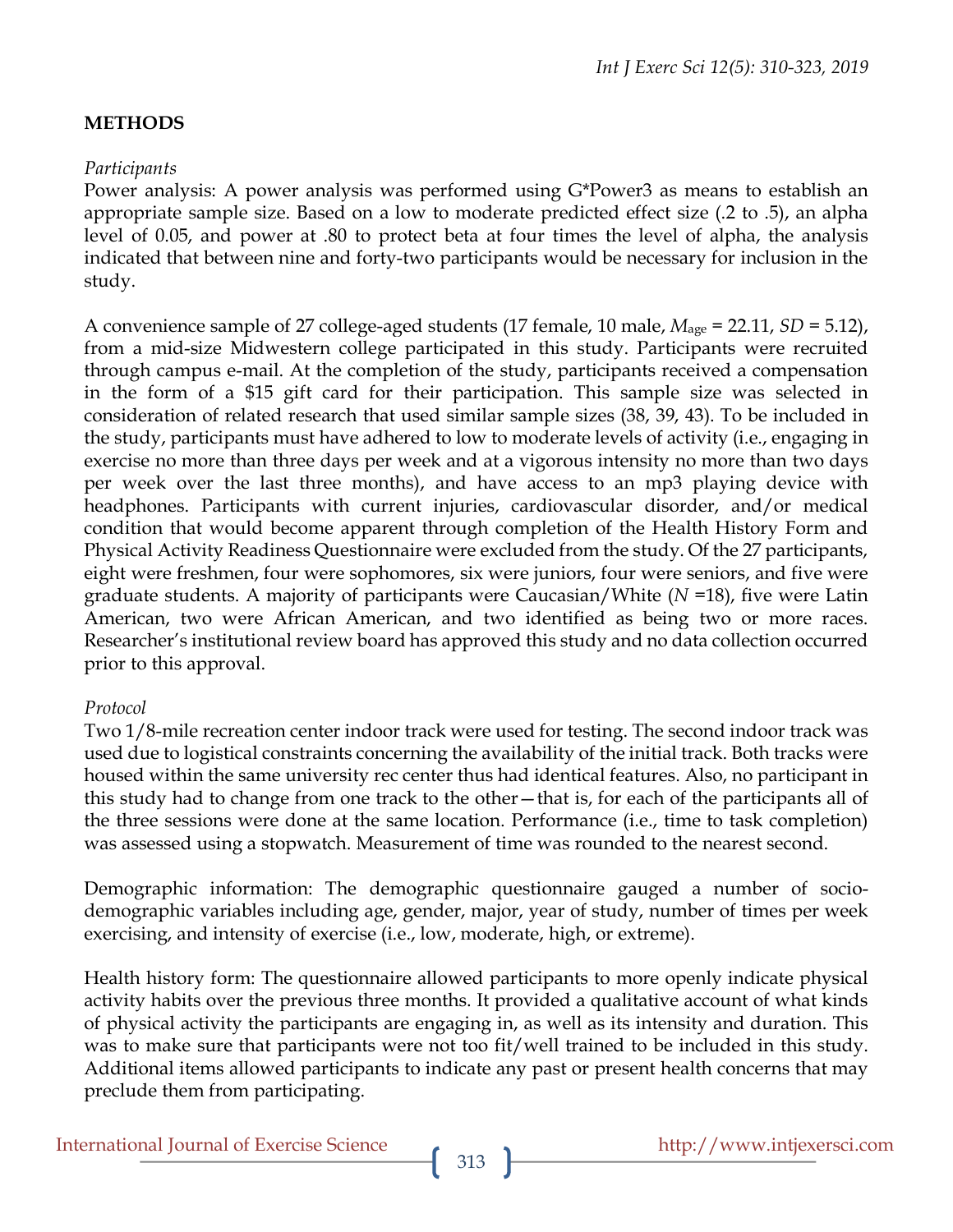Physical activity readiness questionnaire (PAR-G, 45): A seven-item, closed-ended ("yes" or "no") questionnaire, PAR-Q was used to identify whether the participant is physically healthy enough to engage in physical activity. The questionnaire has been adapted from the original 19 item version in which the current 7-items have been reported to be the most valid and reliable in identifying individuals who must adhere to a medical examination before participating in exercise (46). Coupled with the health history form, PAR-Q determined whether participants were healthy enough to adhere to study protocol.

Feeling scale (FS; 17): A one-item measure, FS was used to assess pleasure/displeasure (i.e., valence) on a scale ranging from +5 ("I feel very good") to -5 ("I feel very bad). FS is frequently used for measuring affective responses during exercise (8). A discriminant function analysis has indicated that the positive/negative dimension of the FS demonstrates core affective expression (17). In addition, the FS has been shown to correlate to other affective measures, including positive well-being ( $r=$  .61) and psychological distress ( $r = -0.69$ ) subscales from the Subjective Exercise Experiences Scale (34).

Physical activity enjoyment scale (PACES; 25): An 18- item scale, PACES was used to measure task-related enjoyment. Items on PACES are ranked on with a 7-point bipolar scale (e.g., "It makes me depressed—It makes me happy") used. Higher scores on the PACES indicate greater enjoyment levels associated with the task, whereas lower scores indicate reduced enjoyment levels associated with the task. The scale possesses good reliability (Chronbach's alpha= .93) and construct validity (25).

The Brunel Music Inventory-2 (BMRI-2; 21): A six-item scale, BMRI-2 helped measure how motivational the music was to a participant during task performance. The scores of BMRI-2 range between 6-42. Terry et al. (49) has identified scores above thirty-six as indicating "motivational music". The instrument has been used in studies using music to promote positive emotion (27) and mood (47). Consistent with previous studies, this measure was administered after running with musical accompaniment (27), serving as a manipulation check to ensure that music selected by participants contained motivational elements.

Preference questionnaire: A brief, two-item questionnaire helped follow up with participants regarding their experience. The first item of the questionnaire assessed which condition (i.e., self-selected vs. researcher-selected music, no music, see conditions below) participants would most like to repeat if provided a future opportunity. The second item of the questionnaire asked participants to provide an open-ended response as to why they would repeat the particular session. Previous research has used the preference questionnaire for similar purposes within similar protocols (20, 51).

Commitment check: A two-item scale helped assess participants' commitment to the running task. Specifically, on a Likert scale that ranged 0 (not at all) - 5 (very much), participants indicated how committed they were to the running task. Additionally, on a Likert scale that ranged from 0 (worst ever)-10 (best ever) participants indicated how well they think they performed the task.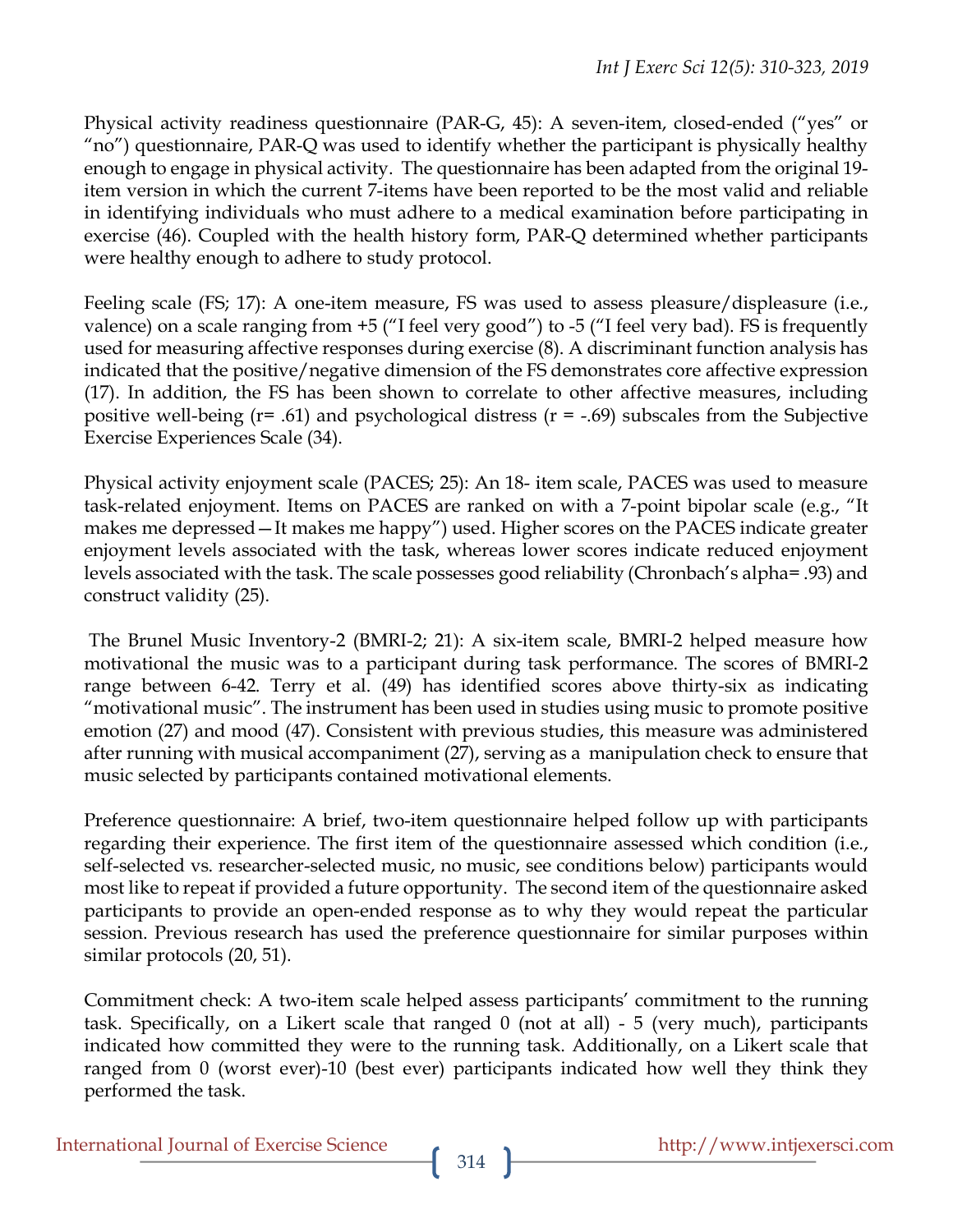Conditions: The study included three conditions, two experimental conditions with music (selfselected, and researcher-selected music (i.e., *Audiofuel*)), and a control condition with no music. Each participant completed each of the three conditions. For the "self-selected" condition, participants listened to a playlist (between four and eight songs in length) of music that would motivate them to a "great running performance". They were asked (via e-mail) to create this playlist prior to their first session and continue to bring it with their music-playing device and headphones to each subsequent session. In consideration of previous studies (3, 48), the decision was made to allow participant to autonomously make their musical selections. During the researcher-selected music condition, participants listened to pre-selected music downloaded (by the researcher) from the *Audiofuel* website during the running task.

Used in previous studies (27), *Audiofuel* is a program/web site that offers music-based training for running, walking, swimming, and indoor bike training. For the purposes of the current study, the subscribed program featured music specifically for running, with narration on the app on shifts in beats per minute (bpm) for which participants to adhere to. That is, a voice would prompt participants to run *with*, or in sync with the music tempo as it changed. The music featured in the app covered a spectrum of instrumentals (i.e. there are no lyrics per se) that incorporate a blend of jazz, electronic dance music, and pop. To accommodate participants varying in running experience and ability, the primary researcher downloaded musical "sessions" of different tempos (from 125-180 bpm). Leading up to the protocol, the (researcher selected, *Audiofue*l) music was selected based on the participant's projected mile time, which was communicated to the researcher one week prior to the first running trial. During the "no music" condition, participants did not listen to music in the course of the running task. Participants were informed of which condition they were assigned to moments prior to the running task. These three conditions were counterbalanced to help control for order effects within a repeated measures design.

Testing Procedure: Three testing trials occurred on three separate days with a one-week interval in between each session. Each session took approximately 20 minutes. To adhere to study protocol, and to be eligible for compensation, participants were required to maintain their same exercise regimens in between sessions.

Upon arrival to the running track, participants were asked whether they can run a mile, and whether they did, in fact keep their exercise routine unchanged. After a 5-minute warm-up and stretch, participants were asked to complete the FS assessment. Upon completion of these, participants were made aware of the condition in which they were assigned (i.e., self-selected, *Audiofuel* or no music). Next participants were instructed to complete a one-mile run with or with no music (i.e., contingent upon their assigned condition) as fast as they could. They were also instructed to report their affects during the run by means of the FS. Specifically, in the course of their run, every two laps, participants indicated positive or negative feelings by giving a "thumbs up" (positive) or "thumbs down" (negative) and perceived intensity of feeling with fingers of the opposite hand (0=neutral feeling; 5=highest intensity feeling).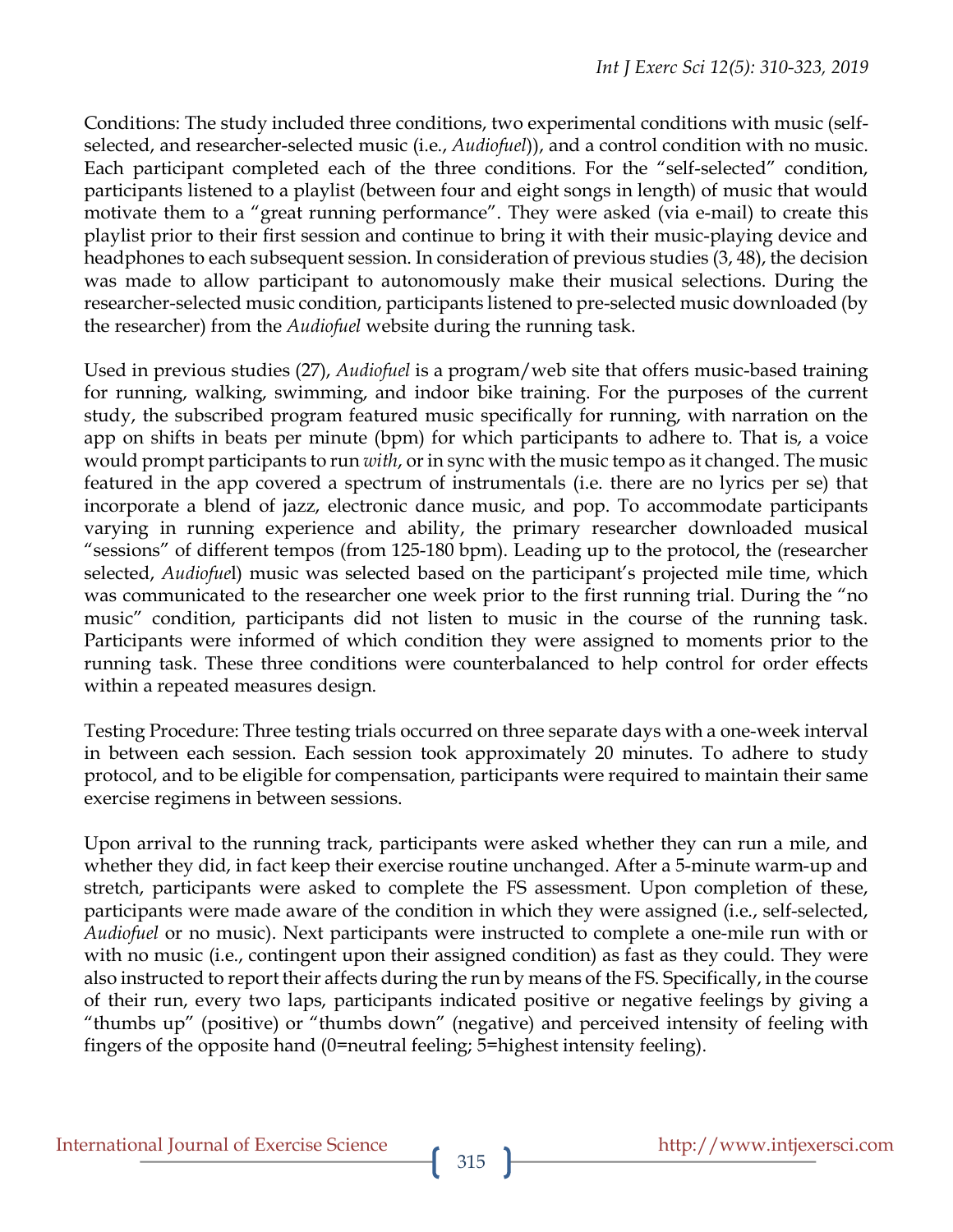At the completion of each run, mile time was recorded in minutes using a stopwatch. At this point, participants completed the commitment check and PACES as well as FS, BMRI-2. One week after the third and final run, participants were contacted via e-mail and asked to complete the preference questionnaire.

#### *Statistical Analysis*

This study consisted of an experimental design. Descriptive statistics were conducted for participants' age, gender, and year of school. Repeated measure analysis of variance (RM ANOVA) were used to analyze the data, including affective responses and time of completed mile (in minutes). For this method of data analysis, assumptions to be met included: independence, scale of measurement, normality (to be assessed through running descriptive statistics and observing distribution on histogram), and homogeneity of variance. Because the experiment was a within subjects design, a sphericity test was to be applied, and Maulchy's Test was thereby interpreted. Pearson's correlations were used to evaluate the relationship between affective responses and mile time. The correlation coefficient was considered significant if the p-value was <.05. All data analysis were conducted using SPSS 20 for Windows, with an alpha level set at .05 to determine significance.

#### **RESULTS**

BMRI-2 scores for the self-selected and *Audiofuel* music conditions were compared using a paired-samples t-test. T tests yielded a significant difference, *t* = -5.15, *p* < .001, Cohen's d = .96, with the self-selected condition displaying the highest mean (*M*<sub>self-selected</sub> = 36.93 vs. *M Audiofuel* = 29.26). This indicates that self-selected music was reported as more motivational than *Audiofuel*  music.

Music and Performance: Results of the RM ANOVA for running performance (i.e., time to completed mile) yielded no significant effect in mile time by music condition, *F* (2, 25) = 1.25, *p*  $> .05.$ 

| <b>Table 1.</b> Means for Mile Performance by Condition |    |      |      |  |
|---------------------------------------------------------|----|------|------|--|
| Condition                                               | Ν  | М    |      |  |
| No Music                                                | 27 | 8.67 | 2.04 |  |
| Audiofuel                                               | 27 | 8.70 | 2.07 |  |
| Self-Selected                                           | 27 | 8.54 | 2.10 |  |

**Table 1.** Means for Mile Performance by Condition

Enjoyment: Results of the RM ANOVA revealed that enjoyment was not significantly affected by the type of music condition *F* (2, 52) = .545, *p* > .05.

Valence: A 5 x 3 RM ANOVA was run to evaluate changes in valence by music condition, and yielded a non-significant interaction. However, there was a main effect of valence through the protocol, *F* (4, 104) = 15.27,  $p < .05$ ,  $\eta^2 = .370$ . Pairwise comparisons indicated that participants' levels of valence significantly decreased from assessments 1 to 4 and, 2 to 3, 4 and 5, regardless of the music condition. There was not a significant main effect for music condition.

International Journal of Exercise Science http://www.intjexersci.com http://www.intjexersci.com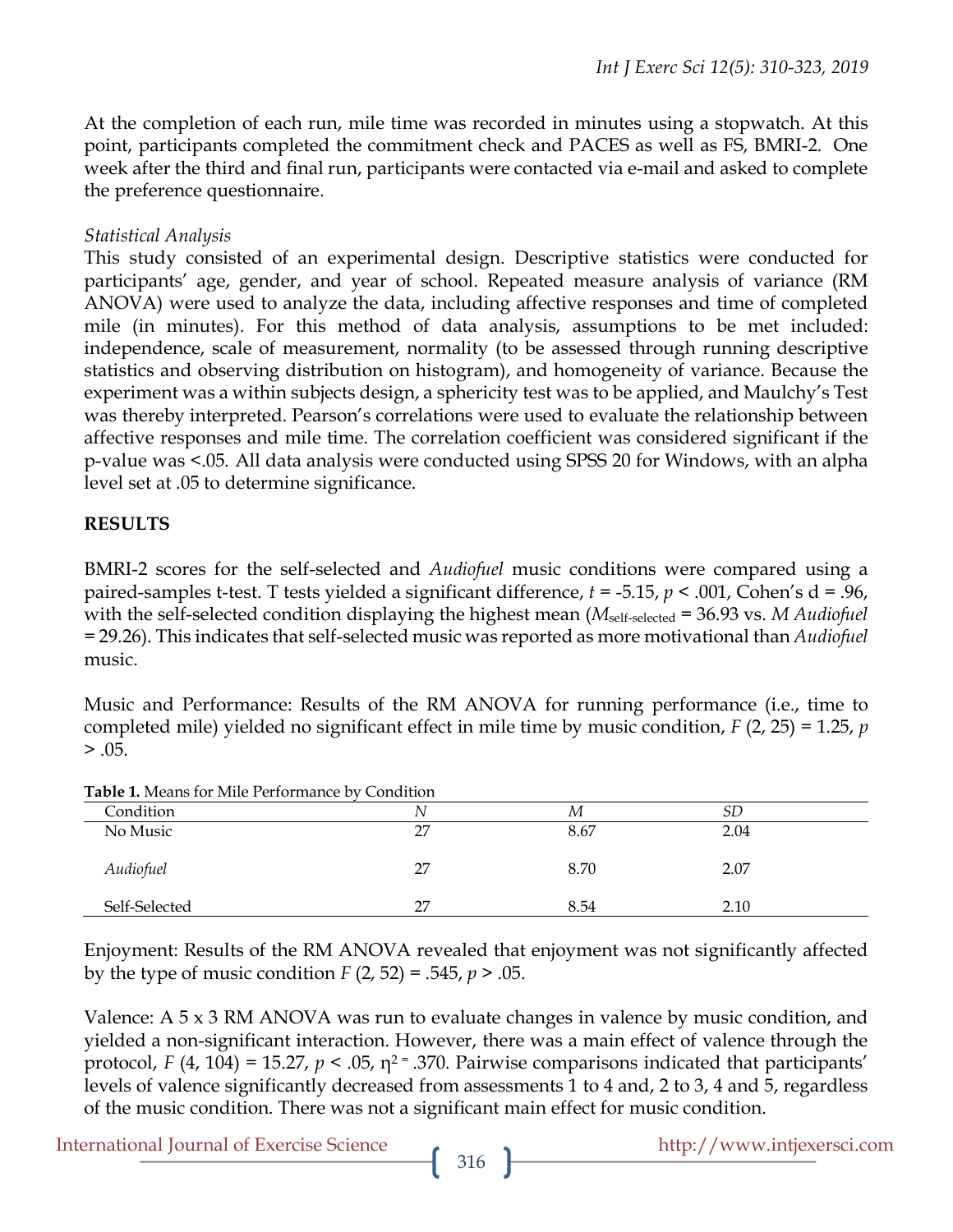Affective Responses and Performance: Correlational analysis was performed for levels of post enjoyment by running performance (i.e., time to completed mile). Results yielded significant relationships between post-task enjoyment and performance. A moderate, significant negative relationship between enjoyment and performance emerged for only the participants' enjoyment on the first session,  $r(27) = -.505$ ,  $p < .01$ . This indicates that participants rating higher indices of enjoyment post-run after the initial running session, performed better (i.e., lower total time) on the task. Otherwise, results revealed non-significant relationships between affective measures consisting of pre or post valence, enjoyment and performance.

|                                   | Enjoyment Run I | Enjoyment Run II | Enjoyment Run III |
|-----------------------------------|-----------------|------------------|-------------------|
| Session I Run                     | $-505**$        | $-.269$          | $-.297$           |
| Session II Run                    | $-.505**$       | $-.283$          | $-.240$           |
| Session III Run                   | $-.470*$        | $-.258$          | $-0.273$          |
| $*$ $\mathcal{C}_{\text{cutoff}}$ |                 |                  |                   |

**Table 2.** Pearson Correlation Matrix for Post-test Affective Responses and Performance

**\*\***Correlation is significant at the .01 level

\*Correlation is significant at the .05 level

Condition Preference: Results of the one-item preference questionnaire gauging the music condition participant would most like to repeat revealed that 20 (74.1%) of the 27 participants would prefer to repeat the self-selected music condition. Six participants (22.2%) indicated they would prefer to repeat the *Audiofuel* condition, and one (0.04%) participant reported a preference for the no music group. Open ended follow-ups for choosing self-selected music revealed justifications such as "More enjoyable experience overall. Self-selected music was more motivating to me to keep running.", "…I feel more comfortable listening to my music because I am familiar with it.", "(self-selected) keeps me focused on the lyrics and not the running activity. It goes by faster.", and "I picked songs that I enjoyed that also had a fast tempo. This combined with the general attitude of many of the songs, made the running seem easier."

#### **DISCUSSION**

The purpose of this study was to examine the effect of different types of music on affective responses and the subsequent running performance in a sample of untrained college-aged participants within a field setting. Initially, we examined whether significant differences would emerge in mile time among runners undergoing different music-listening conditions (i.e., selfselected, *Audiofuel*, and no music). We hypothesized that listening to music would facilitate performance. We also hypothesized that runners would perform greatest in the self-selected music condition, indicated by lowest time to completed mile, followed by their performances in the *Audiofuel*, and no music conditions.

The results did not support this hypothesis. There were no significant differences in participants' mile times across conditions. These results are inconsistent to those that indicate an effect of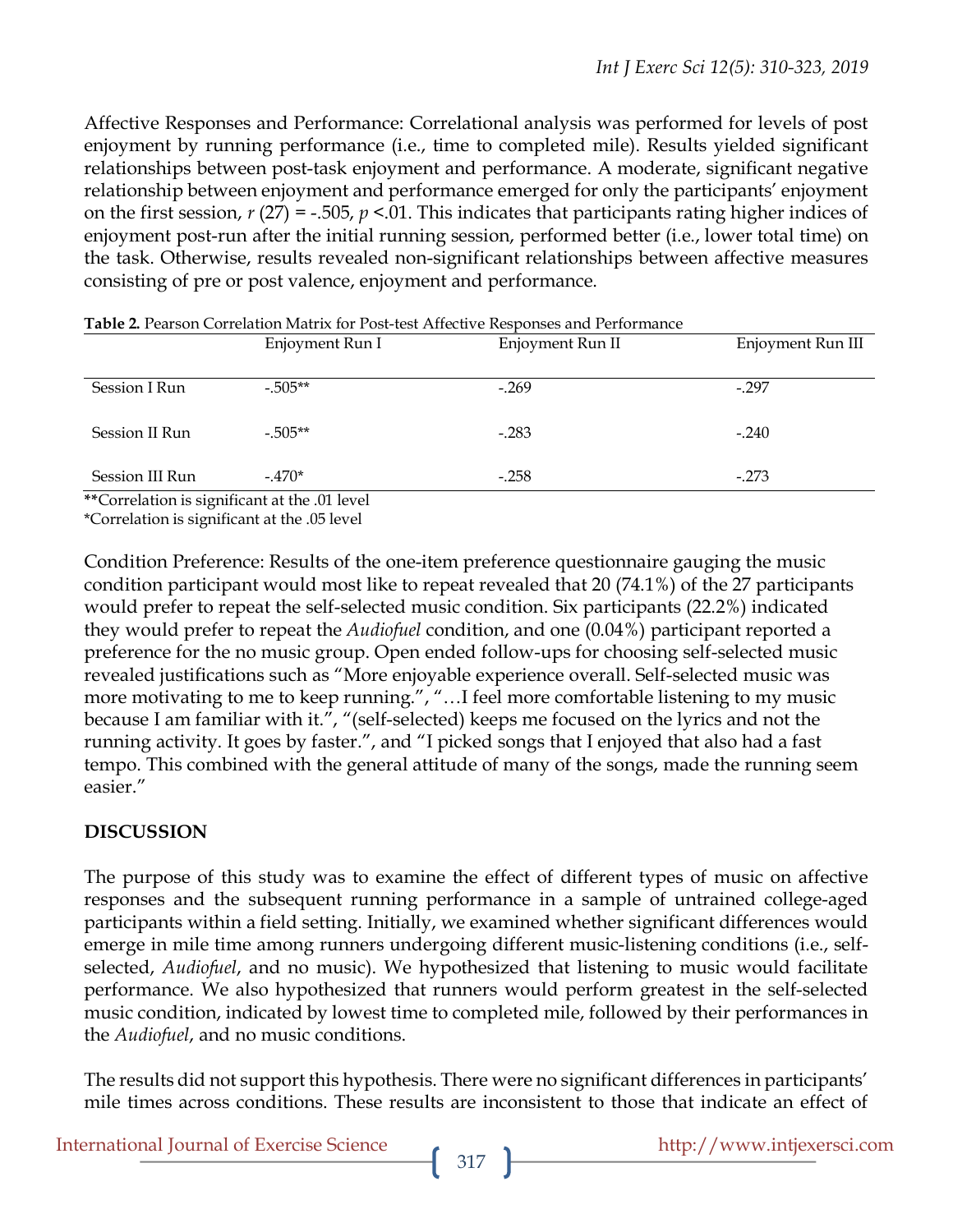music on running (27, 47) and other athletic performances (3, 22, 54). These findings are consistent with others who also reported no effect of music on outcome performance (e.g., 14, 51).

The conceptual model and related research depicting motivational effects of music (19), posits that music, through enhancing positive mood and affective responses may lead to psychophysical or ergogenic effects. However, it must be noted that the potential of music to help dissociate from unpleasant feelings is largely seen ineffectual at higher exercise intensities (40). Considering the untrained sample comprised in the current study, one can argue that while a mile run would seem fairly moderate to the relatively trained exerciser, this may have presented a considerable challenge for the present participants. Perhaps, the novelty of the exercise experience could also serve as a detriment for the runner, making it more challenging to disassociate themselves from feelings of fatigue and emotions of negative valence as compared with someone more physically fit, regardless if they are allowed music or not.

Finally, although not explicitly hypothesized we examined potential relationships between affective responses and running performance. Specifically, we considered that positive affective responses (i.e., enjoyment, valence, and energy) would increase as mile times decreased. This expectation was somewhat supported by the results, with the finding of a negative relationship in which those that enjoyed the task most during the no music condition were more likely to have improved performances (i.e., lower mile time) during this condition. Though previous research has linked higher exercise enjoyment to perceived self-efficacy, which may in turn lead to increased exercise adherence (24), it remains to be observed the extent that enjoyment to exercise benefits exercise performance. Nonetheless, indices of positive affective responses during this protocol, particularly with increases in enjoyment, bode well for a notion of continued exercise adherence as a result of improved affective responses to exercise (10).

Although not part of the present set of hypotheses, additional interesting findings emerged from the one-item preference questionnaire and subsequent open-ended clarification of the participants' preferred condition. Clear evidence emerged demonstrating a vast majority of respondents preferring to repeat the self-selected music condition. Moreover, participants cited this condition to be more enjoyable, motivational, comfortable, and facilitating an easier running experience.

These responses may represent the value of an often neglected qualitative approach in assessing the potentials of motivational music during an exercise task (22). In fact, others have come to similar conclusions with regards to the distracting and dissociative properties present in the music selections, as well as enhanced affective states, and behavioral responses to self-selected and motivational music (22). However, these studies reported subjective accounts from welltrained samples in highly controlled settings. Current results provide insight that these same benefits can be derived by an untrained sample within a field setting and this is important to consider.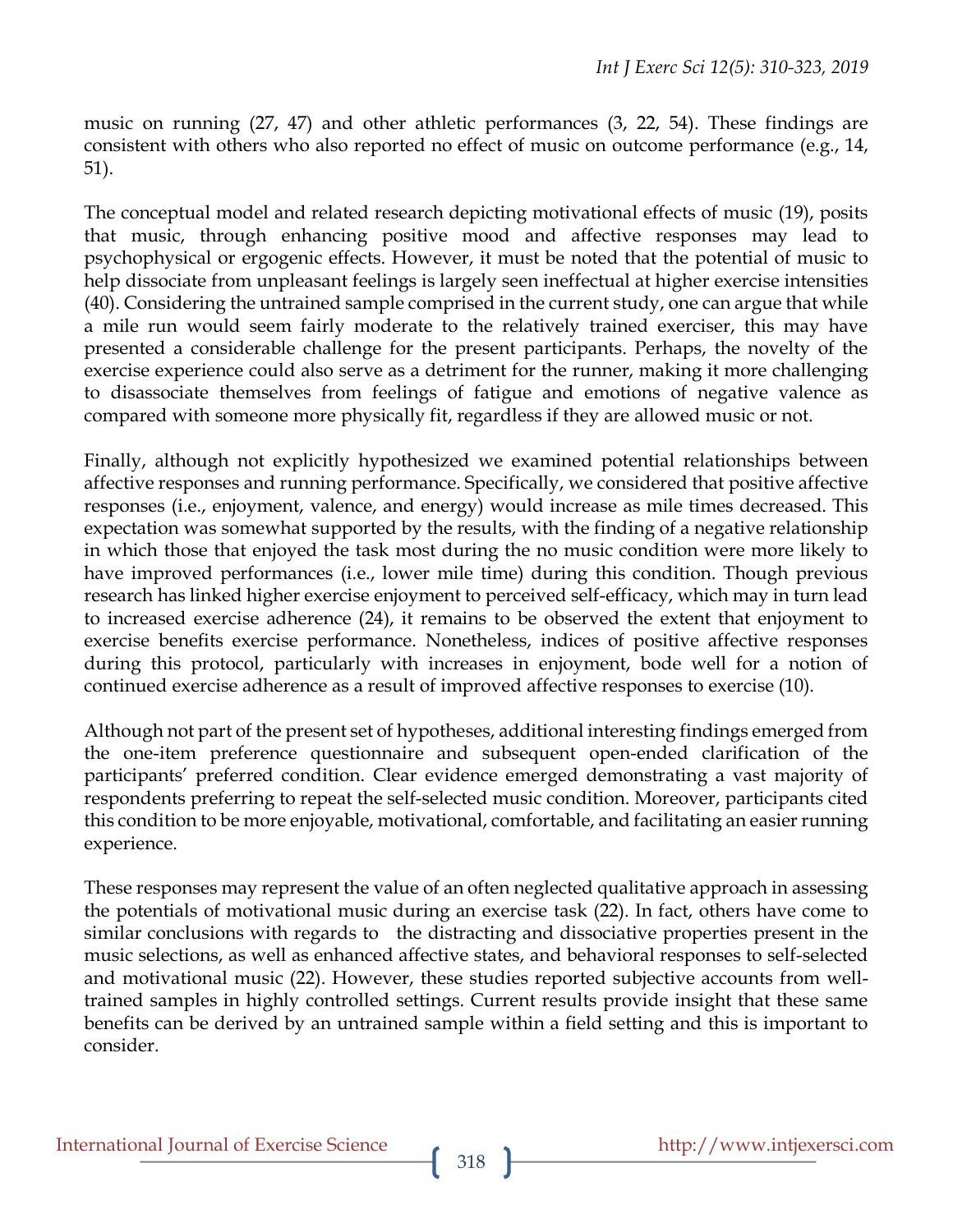Limitations and Future Directions: This study is not void of limitations. For one, the study involved field settings, which, may be well-served from an external validity standpoint, but only at the cost of compromising internal validity. Specifically, the use of an indoor running track at a university recreation center during open hours created environments that were relatively variable in nature—with some potential distractions (e.g., other walkers or runners on the track). This being so, one could argue that aspects of the environment, not the intervention, may have hindered or benefitted the running experience. Furthermore, due to space availability constraints, two locations with comparable dimensions were utilized for the purposes of this study. It should be noted however that participants ran on the same track for each of their sessions. These logistical constraints also limited our ability to incorporate a baseline trial to allow the participant to become acclimated to the physical and psychological requirements of the task. In addition, the relatively low sample size produced low power for this study, and made it more difficult to generalize the main findings of the study. We also acknowledge that self-report assessments may typically possess inherent limitations; however, such measures used for the purposes of this study were previously validated (17, 52). Participant attrition may also be viewed as a potential limitation. A total of 27 participants, out of 35 (77%) completed the full protocol (i.e., three, weekly running sessions). Approaches including increasing contact with participants, reminding them of their sessions, as well as repeatedly communicating the commitment requirements of the study could have minimized the attrition rates. Lastly, although we draw our protocol from published guidelines (22), the present participants' substantial autonomy in selecting music may have somewhat limited our results' internal validity. This said, the use of BMRI-2 as a manipulation check here helped us further determine whether the music they selected was truly motivational to them.

The findings from the current study can be expanded upon and applied amongst researchers and practitioners. Though not seeming to be influenced by the use of music, the finding that participants were able to improve their mile time performance, some even decreasing by minutes presents fruitful avenues to further explore. Specifically, researchers may investigate the influence of perceived self-efficacy on future exercise performance, as mediated by music, as well as potential relationship with affective responses. One possible method could be to manipulate self-efficacy by telling participants of their mile time "improvements" between sessions, and evaluate the subsequent level of enjoyment, activation, and valence in a similar format as the current study.

Furthermore, rather than providing participants with simple, open-ended instructions for selecting music (i.e., "choose music that you think would motivate you for a great performance"), a more scientific method of selecting music, as demonstrated by Karageorghis et al., (22), could enhance internal validity for this type of studies. Specifically, Karageorghis et al., featured a stage specifically devoted to the selection of motivational music with a separate sample of 92 participants, each nominating six musical selections, and eventually rating the 20 most frequently referenced selections on motivational qualities via the BMRI-2. Qualitative accounts of the rationale and thought process behind how participants select music for exercise may also be valuable for researchers and practitioners in the exercise domain. To that end, researchers may examine the music selections of the participants to see if patterns emerge within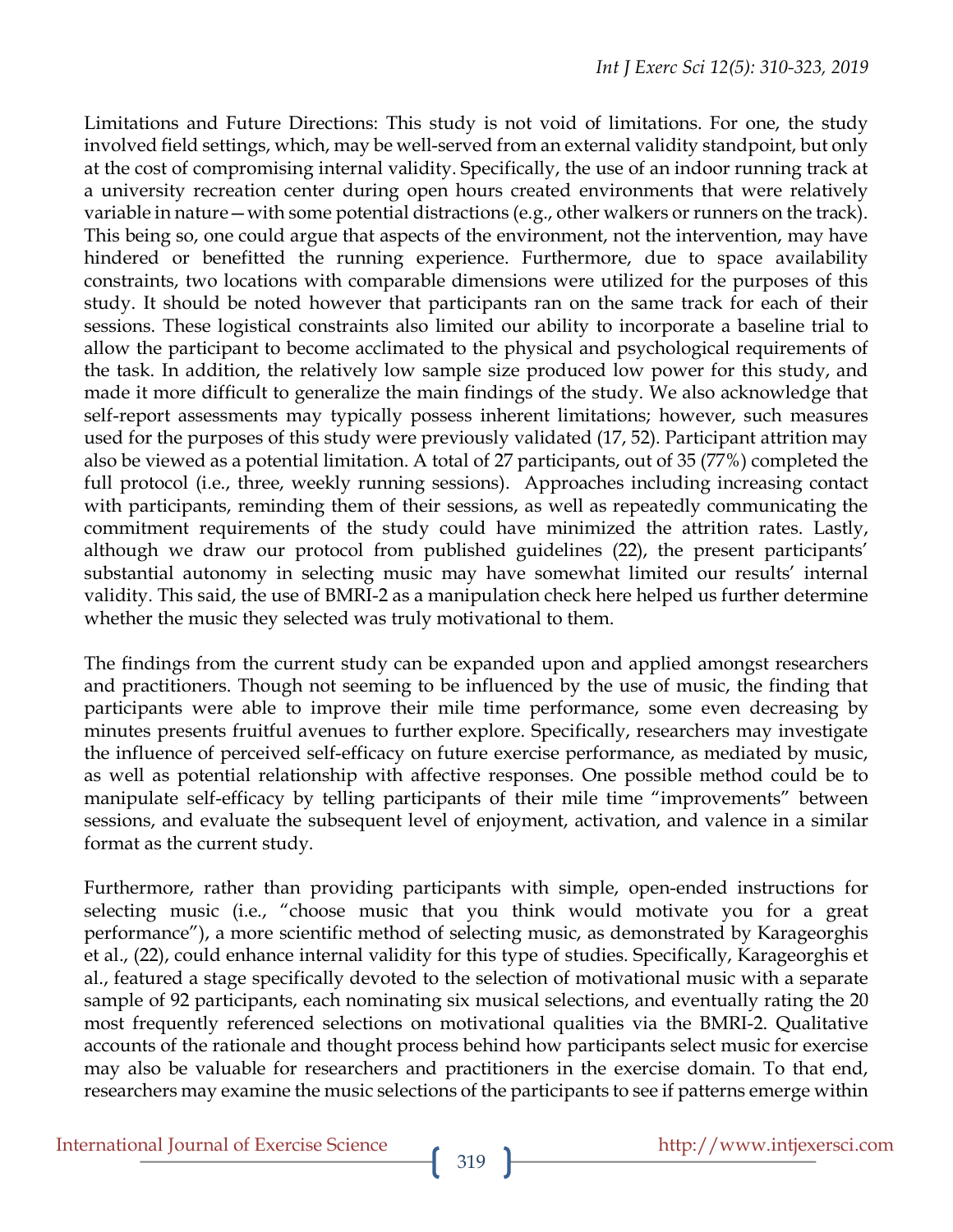certain styles of music, and whether they are comparable to the selections observed to be motivational in previous studies (22.). With some indication of success in using the *Audiofuel*  application for running purposes, researchers may benefit from comparing other applications that have been eventuated in positive exercise outcomes (i.e., Zombies, Run!; 36). Further studies using an untrained sample are also needed, preferably with larger sample sizes to have their findings more generalizable to the general population who adhere to exercise at levels below the recommended guidelines.

As a final word of caution, it should be noted that affective response is strongly tied to exercise intensity. If performance improves, intensity increases hence potentially confounding any comparison of the affective responses. Consequently, assessing affective response and exercise performance within the same study can prove challenging and researchers should consider this.

Implications: In light of the current findings, from a practical standpoint, prospective exercisers are encouraged to experience for themselves the effect that pleasurable, inspiring music can elicit in exercise settings. It appears that at the very least, the use of this music can distract experiences of displeasure associated with exercise, while the extent of its benefits has yet to be fully examined. Using music as a tool to sustain exercise may provide a solution to the barriers of lack of motivation and tiredness that deters individuals from adherence, and hopefully elevate daily exercise levels closer to levels recommended.

Practitioners on the other hand, including the ones engaging in exercise adherence consulting, are behooved to integrate some of these findings pertaining to the use of music in exercise settings to benefit exercise-adherence. Recognizing the barriers that can be overcame with the use of music, and the potential of music serving as a form of support and comfort represent a salient direction for practitioners to consider. To that, the present findings that indicate increased vigor at pre -post exercise are particularly promising when considering that lack of energy or tiredness is one of the most cited a barrier for exercise (9, 31).

Finally, in the light of these findings, researchers should also continue to identify populations who can benefit from increased exercise adherence (e.g., cancer patients, those with mental health disorders, and other clinical populations), and examine how music can be used to overcome the barriers inherent in each population. This is especially important considering that these populations are even more prone to sedentariness and its negative consequences (16, 18, 33).

#### **REFERENCES**

1. Bartolomei S, Di Michelle R, Merni F. Effects of self-selected music on maximal bench press strength and strength endurance. Percept Mot Skills 120(3): 714-721, 2015.

2. Beaver WL, Wasserman K, Whipp BJ. A new method for detecting anaerobic threshold by gas exchange. J Appl Physiol 60(6): 2020-2027, 1986.

3. Biagini MS, Brown LE, Coburn JW, Judelson DA, Statler TA, Bottaro M, Tran TT, Longo NA. Effects of selfselected music on strength, explosiveness, and mood. J Strength Cond Res 26(7): 1934-1938, 2012.

| <b>International Journal of Exercise Science</b> |  |
|--------------------------------------------------|--|
|--------------------------------------------------|--|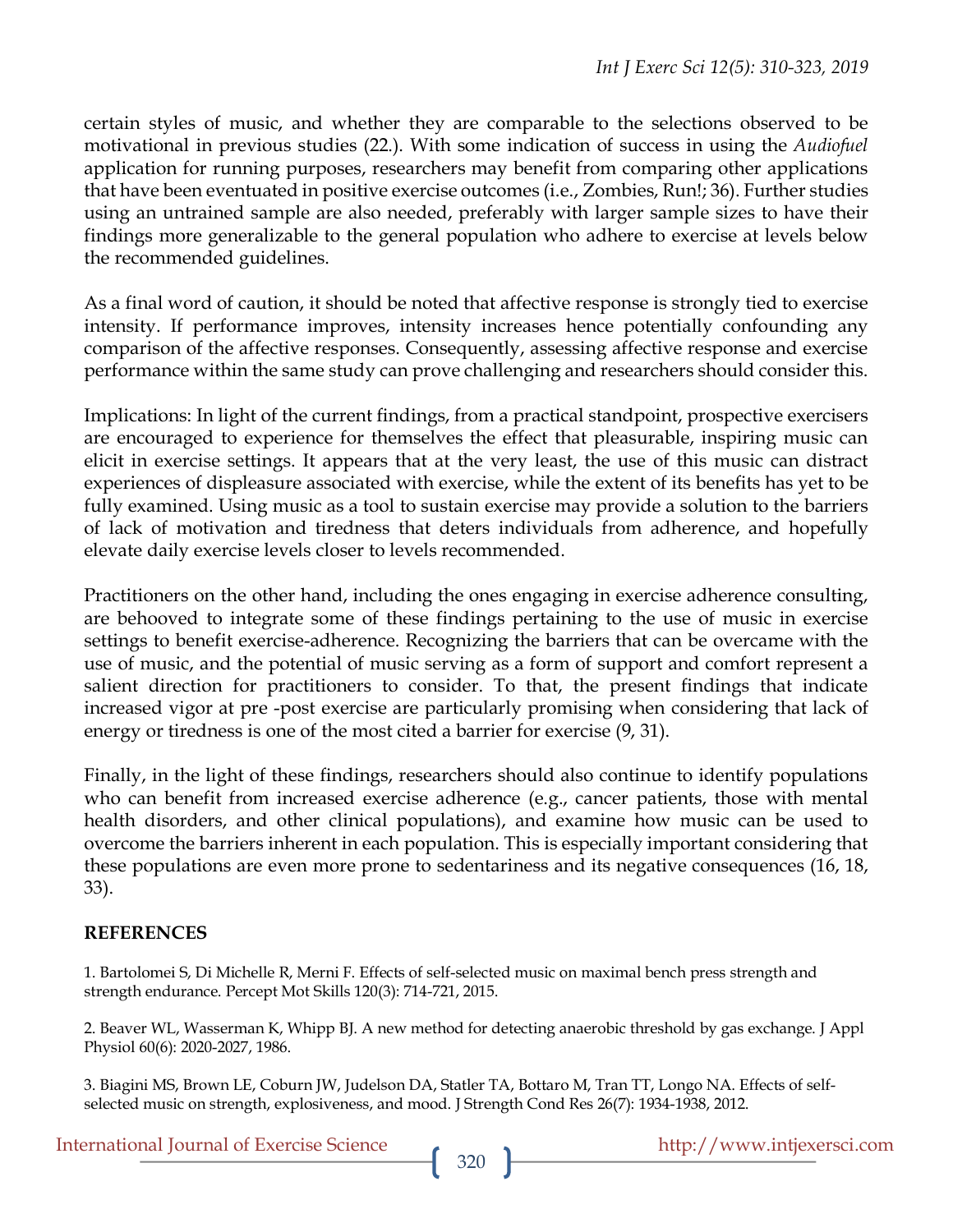4. Bishop DT, Karageorghis C, Loizou G. A grounded theory of young tennis player's use of music to manipulate emotional state. J Sport Exerc Psychol 29: 584-607, 2007.

5. Clark IN, Baker FA, Taylor NF. Older adults' music listening preferences to support physical activity following cardiac rehabilitation. J Music Therapy 53(4): 364-397, 2016.

6. Crust L. Perceived importance of components of asynchronous music during circuit training. J Sports Sci 26(14): 1547-1555, 2008.

7. De Souza YR, Da Silva ER. Temporal analysis of the ergogenic effect of asynchronous music on exercise. Braz J Kinathrop Hum Perform 14(3): 305-312, 2012.

8. Dyer BJ, McKune AJ. Effects of music tempo on performance, psychological and physiological variables during 20km cycling in well-trained cyclists. Percept Motor Skills 117(2): 484-497, 2013.

9. Ebben W, Brudzynski L. Motivations and barriers to exercise among college students. J Exerc Physiol *11*(5): 1- 11, 2008.

10. Ekkekakis P. The measurement of affect, mood, and emotion: A guide for health-behavioral research. New York, NY: Cambridge; 2012.

11. Ekkekakis P, Petruzzello SJ. Acute aerobic exercise and affect: Current status, problems, and prospects regarding dose-response. Sports Med 28: 337-374, 1999.

12. Ekkekakis P, Petruzzello SJ. Analysis of the affect measurement conundrum in exercise psychology: IV. A conceptual case for the affect circumplex. Psychol Sport Exerc 3: 35-63, 2002.

13. Ekkekakis P, Hall EE, Petruzzello SJ. Some like it vigorous: Measuring individual differences in the preference for and tolerance of exercise intensity. J Sport Exerc Psychol 27*:* 350-374, 2003.

14. Eliakim M, Meckel Y, Gotlieb R, Nemet D, Eliakim A. Motivational music and repeated sprint ability in junior basketball players. Acta Kinesiol Univ Tartu 18: 29-38, 2012.

15. Field A. Discovering statistics using SPSS (3rd ed.). Thousand Oaks, CA: SAGE; 2009.

16. Gluchowski A, Warbrick I, Oldham T, Harris N. 'I have a renewed enthusiasm for going to the gym': what keeps resistance-trained older adults coming back to the gym? Qualit Research Sport Exerc Health 10(3): 333-345, 2018.

17. Hardy CJ, Rejeski WJ. Not what, but how one feels: The measure of affect during exercise. J Sport Exerc Psychol 11: 304-317, 1989.

18. Helgadóttir B, Hallgren M, Kullberg CL, Forsell Y. Sticking with it? Factors associated with exercise adherence in people with mild to moderate depression. Psychol Sport Exerc 35: 104-110, 2018.

19. Hutchinson JC, Jones L, Vitti SN, Moore A, Dalton PC, O'Neil BJ. The influence of self-selected music on affect-regulated exercise intensity and remembered pleasure during treadmill running. Sport Exerc Perfor Psychol 7: 80-92, 2018.

20. Jones L, Karageorghis CI, Ekkekakis P. Can high intensity exercise be more pleasant? Attentional dissociation using music and video. J Sport Exerc Psychol 35: 528-541, 2014.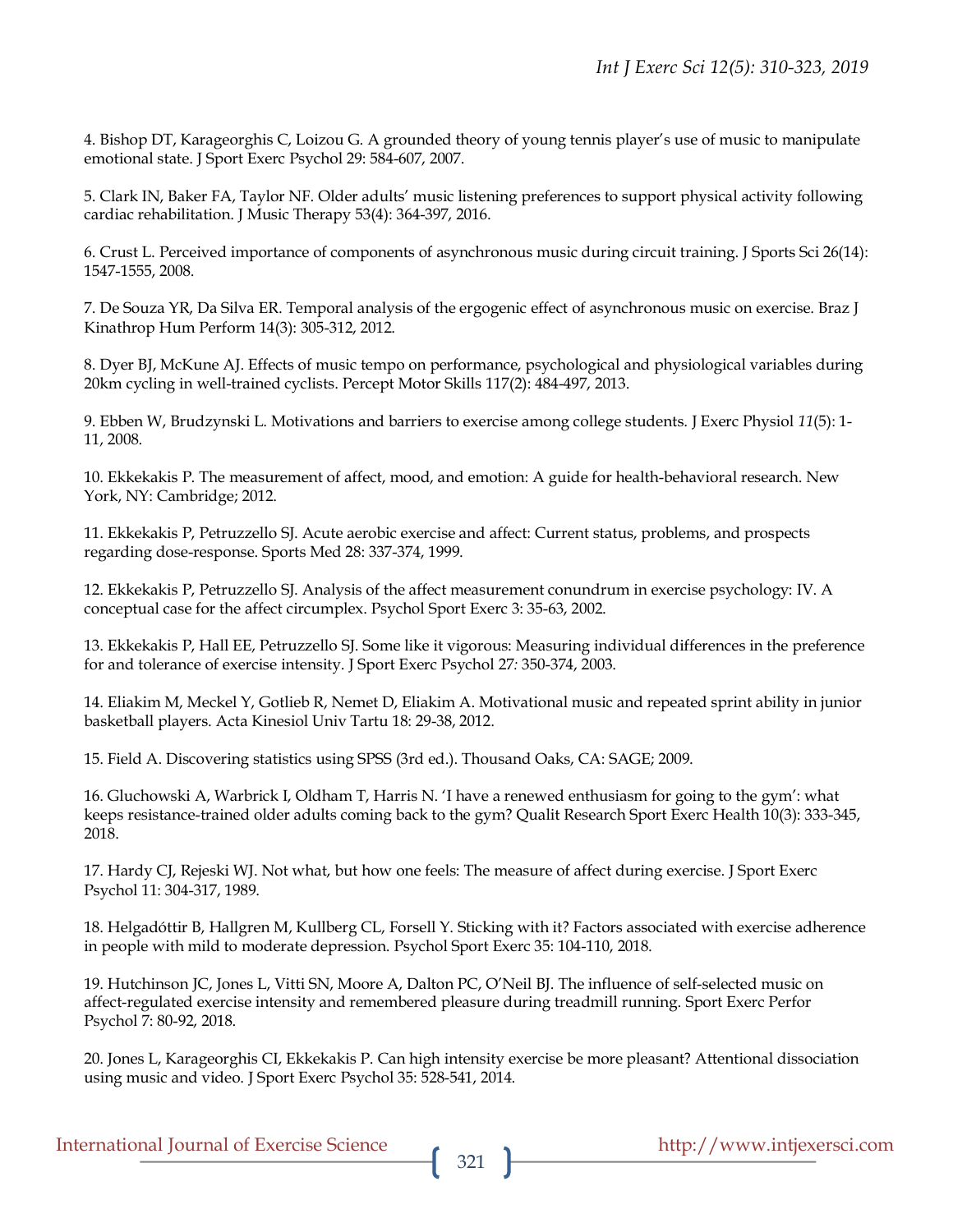21. Karageorghis CI, Priest DL, Terry PC, Chatzisarantis NL, Lane AM. Redesign and initial validation of an instrument to assess the motivational qualities of music in exercise: The Brunel Music Rating Inventory-2. J Sports Sci 24: 899-809, 2006.

22. Karageorghis CI, Mouzourides DA, Priest DL, Sasso TA, Morrish DJ, Walley CJ. Psychophysical and ergogenic effects of synchronous music during treadmill walking. J Sports Exerc Psychol 31: 18-36, 2009.

23. Karageorghis CI, Hutchinson JC, Jones L, Farmer HL, Ayhan MS, Wilson RC, Bailey SG. Psychological, psychophysical, and ergogenic effects of music in swimming. Psychol Sport Exerc 14(4): 560-568, 2013.

24. Karageorghis CI, Terry PC, Lane AM. Development and initial validation of an instrument to assess the motivational qualities of music in exercise and sport: the Brunel Music Rating Inventory. J Sports Sci 17*:* 713-724, 1999.

25. Kenzierski D, DeCarlo KJ. Physical activity enjoyment scale: two validation studies. J Sport Exerc Psychol 13: 50-64, 1991.

26. Koc H, Curtseit T. The effects of music on athletic performance. Sci Move Health 1: 44-47, 2009.

27. Lane AM, Davis PA, Davenport. Effect of music interventions on emotional states and running performance. J Sports Sci Med 10: 400-407, 2011.

28. Lane AM, Terry PC. The nature of mood: Development of a conceptual model with a focus on depression. J Appl Sport Psychol 12: 16-33, 2000.

29. Lang PJ. Behavioral treatment and bio-behavioral assessment: Computer applications. Technology in mental health care systems. Norwood, NJ: Ablex; 1980.

30. Lewis BA, Williams DM, Frayeh A, Marcus BH. Self-efficacy versus perceived enjoyment as predictors of physical activity behavior. Psychol Health 31(4): 456-469, 2016.

31. Louw AJ, Biljon AV, Mugandani SC. Exercise motivation and barriers among men and women of different age groups. Afri J Phys Health Edu Rec Dance 18(4): 759-768, 2012.

32. Macone D, Baldari C, Zelli A, Guidetti L. Music and physical activity in psychological well-being. Percept Mot Skills 103: 285-295, 2006.

33. Maher JP, Doerksen SE, Elavsky S, Conroy DE. Daily satisfaction with life is regulated by both physical activity and sedentary behavior. J Sport Exerc Psychol 36: 166-178, 2014.

34. McAuley E, Courneya KS. The subjective exercise experience scale (SEES): development and preliminary validation. J Sport Exerc Psychol 16: 163-177, 1994.

35. Mesagno C, Marchant D, Morris T. Alleviating choking: the sounds of distraction. J Appl Sport Psychol 21: 131-147, 2009.

36. Moran MJ, Coons JM. Effects of a smart-phone application on psychological, physiological, and performance variables in college-aged individuals while running. Int J Exerc Sci 8(2): 104-111, 2015.

37. Moss SL, Enright K, Cushman S. The influence of music genre on explosive power, repetitions to failure and mood responses during resistance exercise. Psychol Sport Exerc 37: 128-138, 2018.